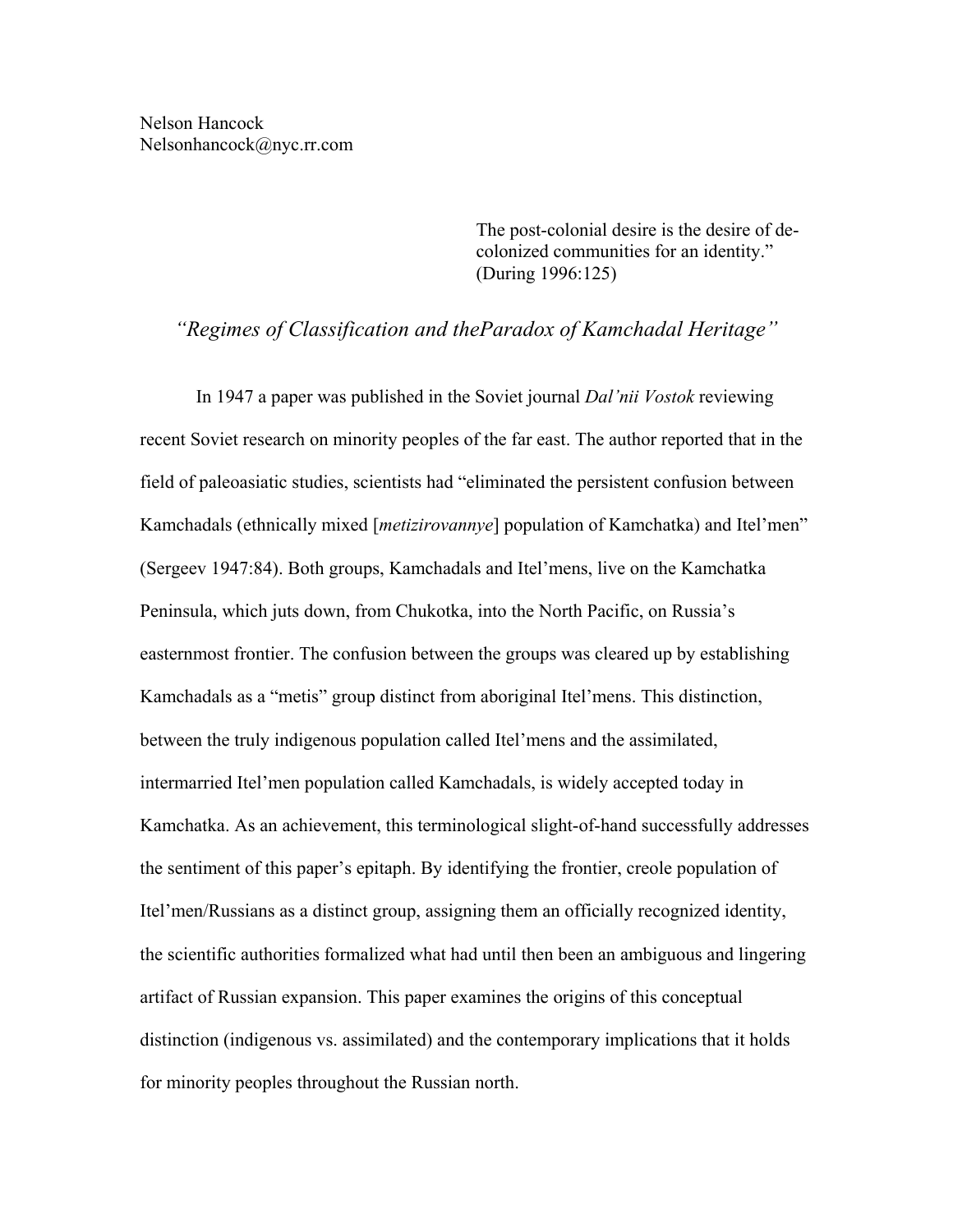Following a brief summary of the general context, this paper considers three examples of what I am calling here "regimes of classification," that is, three different systems of measurement according to which the Kamchadal/Itel'men border has been discerned. Finally, I will reconsider the terms set out in this paper's epigraph, namely, I will ask if the "post-colonial desire" if indeed for an identity, or simply for a community.

 When the first Russian settlers encountered indigenous Itel'mens in Kamchatka, and began to take wives from the native population, the persistent confusion began. Soon there was a mixed race population that spoke Russian better than it spoke Itel'men, but there was also a population of Russian settlers who had abandoned Russian farming and had in many ways "gone native." The creole, frontier, mixed ethnicity that emerged go by the name Kamchadal today, and while they were officially declared to be not indigenous in 1927, and thus passed through the Soviet era classified as Russians, they have been, since 1991, counted as members of an indigenous group.

 The central paradox becomes clear very quickly. With something of a consensus in the scholarly and bureaucratic communities about the appearance of a distinct, third "metis" ethnic group called Kamchadals, and with the 1991 decision to declare them an indigenous group with access to the entitlements of that classification, the political problem is posed: how to project an indigenous heritage based on the idea of a frontier creole community?

For Kamchadals, this acknowledged lack of cultural purity proved to be detrimental to efforts to secure greater access to land and resources. Herein lies the crux of my research. Nationalist discourses typically link doctrines of cultural purity with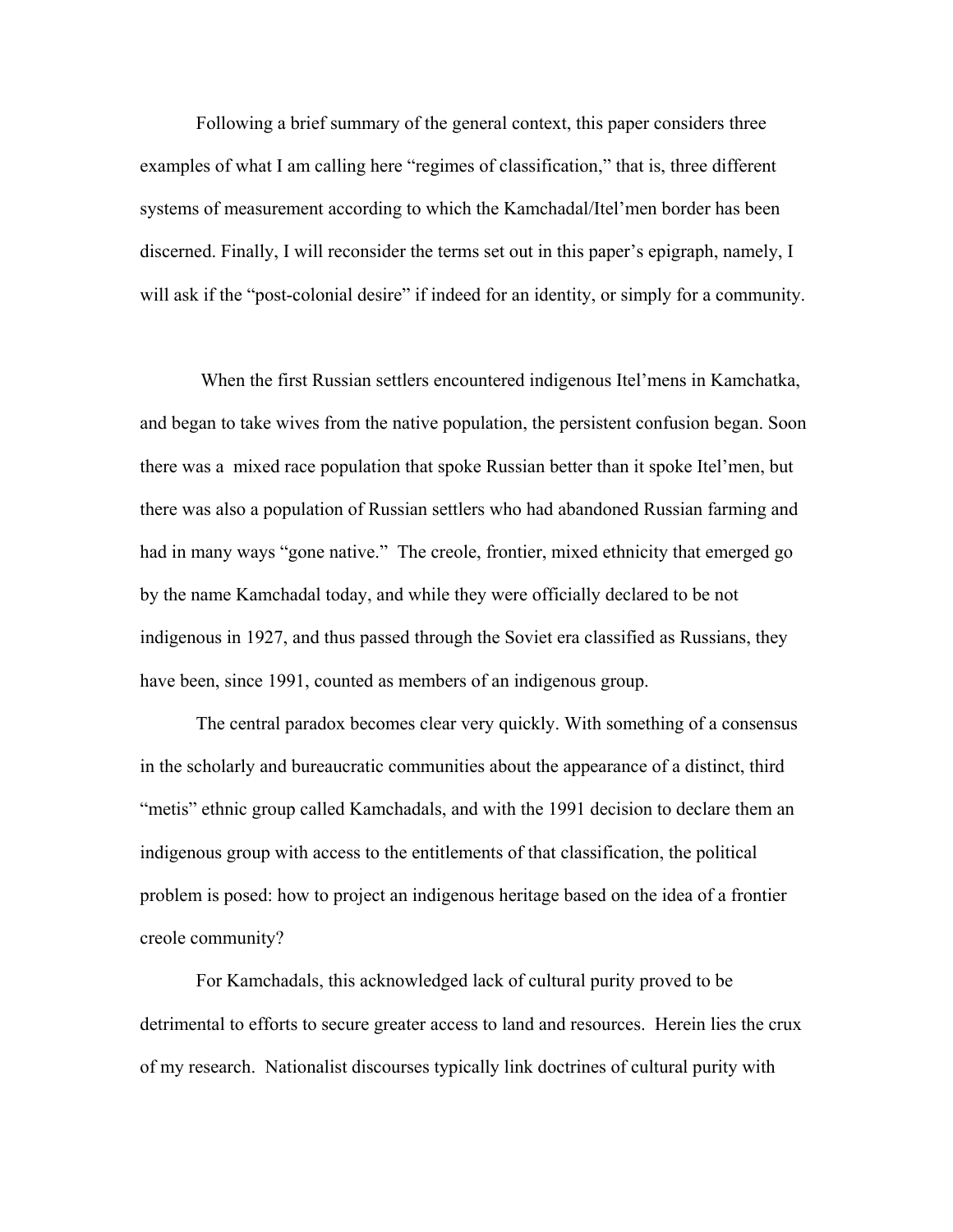political claims for national sovereignty, with this equation evident today in nationalist movements throughout the former Soviet Union. What about groups whose boundaries are more difficult to discern and who thus fail to satisfy the logic of such an argument? Via what measures and signs would Kamchadals demarcate a commonality that could be distinguished from both Russian and Itel'men?

# **What the visitor saw**

The murky boundaries mentioned at the outset of the paper, supposedly "solved" in 1947, are a hallmark of travelogues from Kamchatka. Nearly everyone who wrote about their trip to Kamchatka came around to the subject of confounding ethnic distinctions. My favorite account is from a botanist, especially concerned with classification perhaps. Reflecting on a scientific expedition in Kamchatka in 1908, Vladimir Komarov observed that

One frequently wonders who you are seeing in front of yourself – a Russian or a Kamchadal – they have mixed so much and live an identical life, with identical clothes and appearance. Even where the residents themselves consider themselves to be pure-blooded descendants of aborigines, it is hard to discern what their distinctive characteristics are since they resemble each other so little. Therefore, generally for them, as for Russians, everyday traits are now more common than any lingering specificities or anthropological particularities (Komarov 1912:105).

Komarov's comments come at the outset of an unusually detailed account of the annual cycles of the Kamchadal economy, and deserve special scrutiny because he appears to be especially interested in gauging the difference between Kamchadals and Russians. At this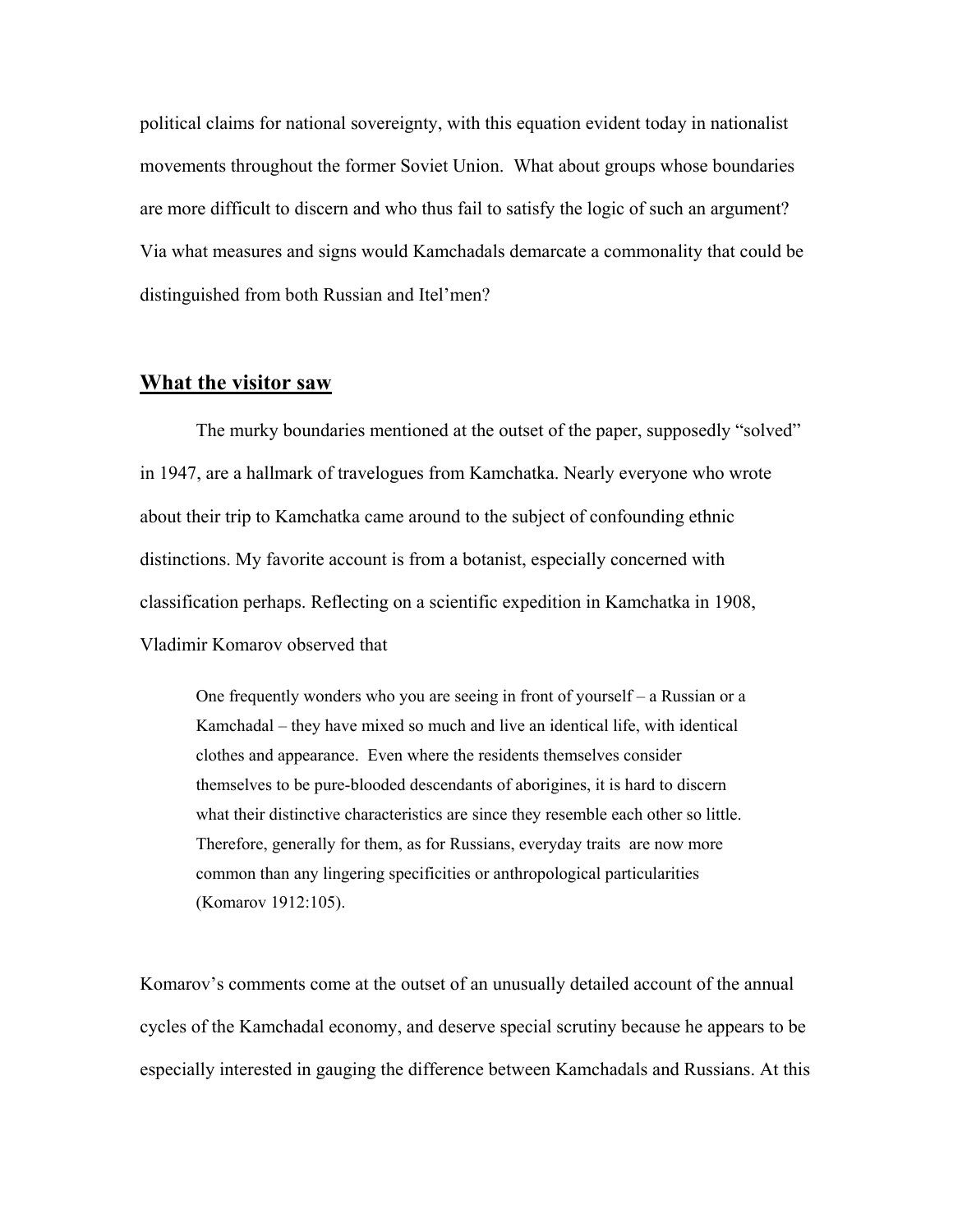point, it is important to ask: On what basis was Komarov (and other outside observers from that era) making his assessments of ethnicity? It appears that Komarov, the botanist, worked with the widely held assumption that it should be possible to ascribe a singule cultural identity to any individual, based on "specificities" and "particularities." He also seemed perplexed by the variation that he found within what he apparently expected to be a more homogenous group ("they resemble each other so little"). It is instructive to consider closely Komarov's appraisal, and to keep in mind that it is the work of a botanist. His work clearly exemplifies a widespread classificatory logic running roughshod over the "data" as he clings to the notion that "types" are not organizational constructs, but instead correspond to lived realities.

For example, in his survey of the architecture in Kamchatkan villages, Komarov mentioned a range of structures including typical Russian style homes and distinctively Kamchatkan storage sheds (*ambarchiki* and *shaiby*). He also described homes constructed out of abandoned shipping crates still bearing their American labels, some roofed with corrugated galvanized tin, also from the US, and others on which pounded out kerosene containers had been used as tin siding. He ended his list with "the most characteristic part of a Kamchatka village, that is, *balagany*"(108). *Balagany* are dual purpose structures that consist of a single-room dwelling perched about twenty feet above the ground, resting on a series of tall support poles. The space below the elevated platform is used for hanging fish to dry since they are protected there from rain above and from dogs below.

Komarov's description continued when he differentiated three types of *balagany*, a classification that was meant to show that under Russian influence these structures were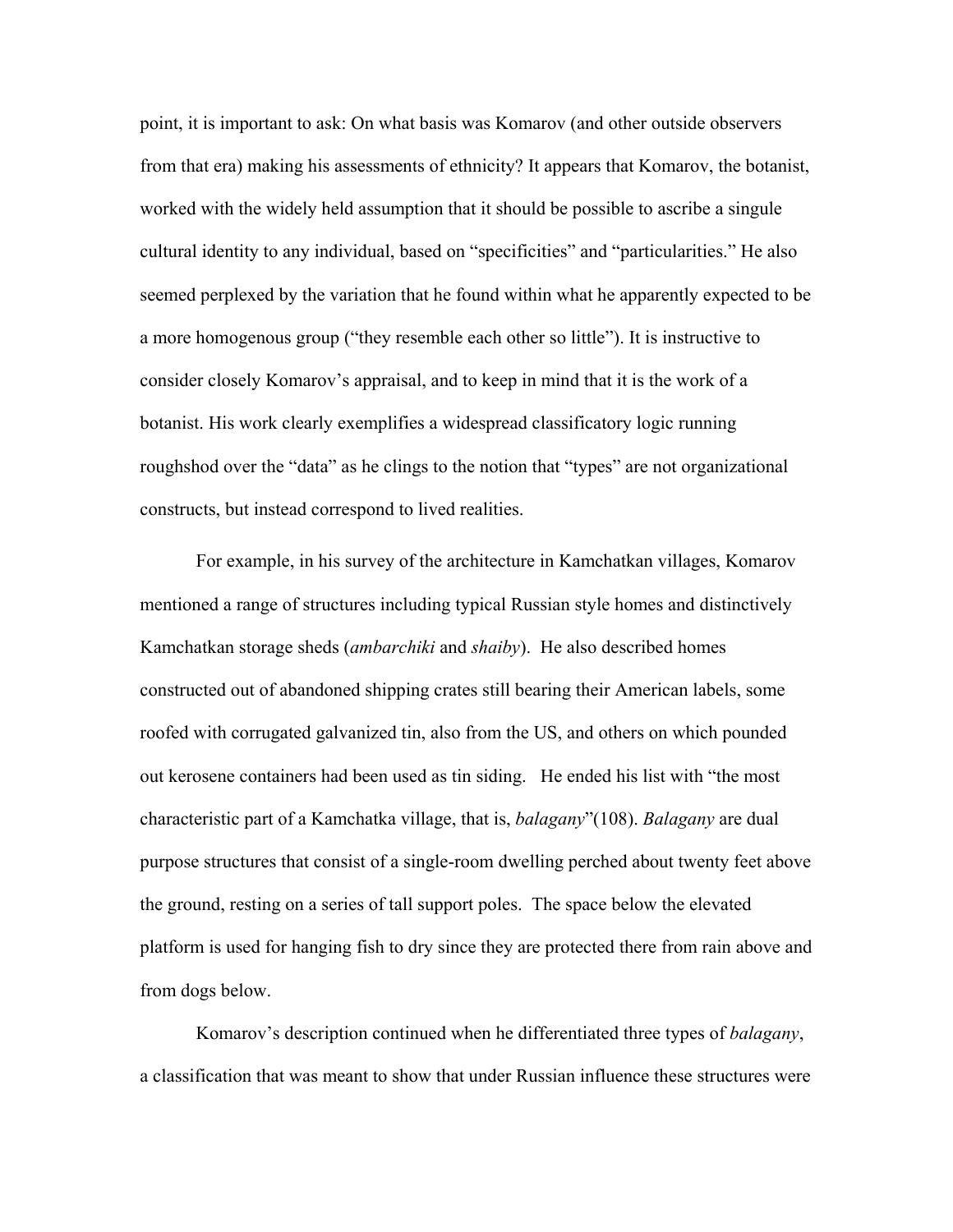less often used as dwellings and were at the time increasingly becoming simply devices for drying fish. Introducing *balagany*, Komarov remarked that "Obviously, we have here a local variant of one of the most ancient types of human dwelling" (112), and what is clear from his analysis is that moves away from such signature differences are crucial measures of loss and assimilation.

What is particularly noteworthy however, is that the scene Komarov described seeing in 1908, complete with fish being dried under *balagany*, dog teams used in winter for hunting and travel, and other crucial markers of indigenous Kamchatkan heritage still prevalent, would be considered, by the measures used today, undeniably "indigenous." The persistence of claims such as Komarov's, that the contemporary forms he saw were derivatives of a golden age of pristine aboriginality, suggest not so much a state of decline, but a state of being defined as permanently inhabiting the condition of decline

## **Metric Books**

 At the same time that Komarov was conducting his research in Kamchatka, another body of data was being compiled in villages throughout the peninsula that today is the most important evidence in disputes over ethnicity. This data is contained in what are called "Metric Books" [*metricheskii knigi*], church log books recording births, marriages and deaths within each parish. The key data in these books are in the identity category, where some people are listed as Kamchadal. In order to be officially considered Kamchadal today, people must be able to trace direct lineage to an individual in the book who was classified as Kamchadal over a century ago.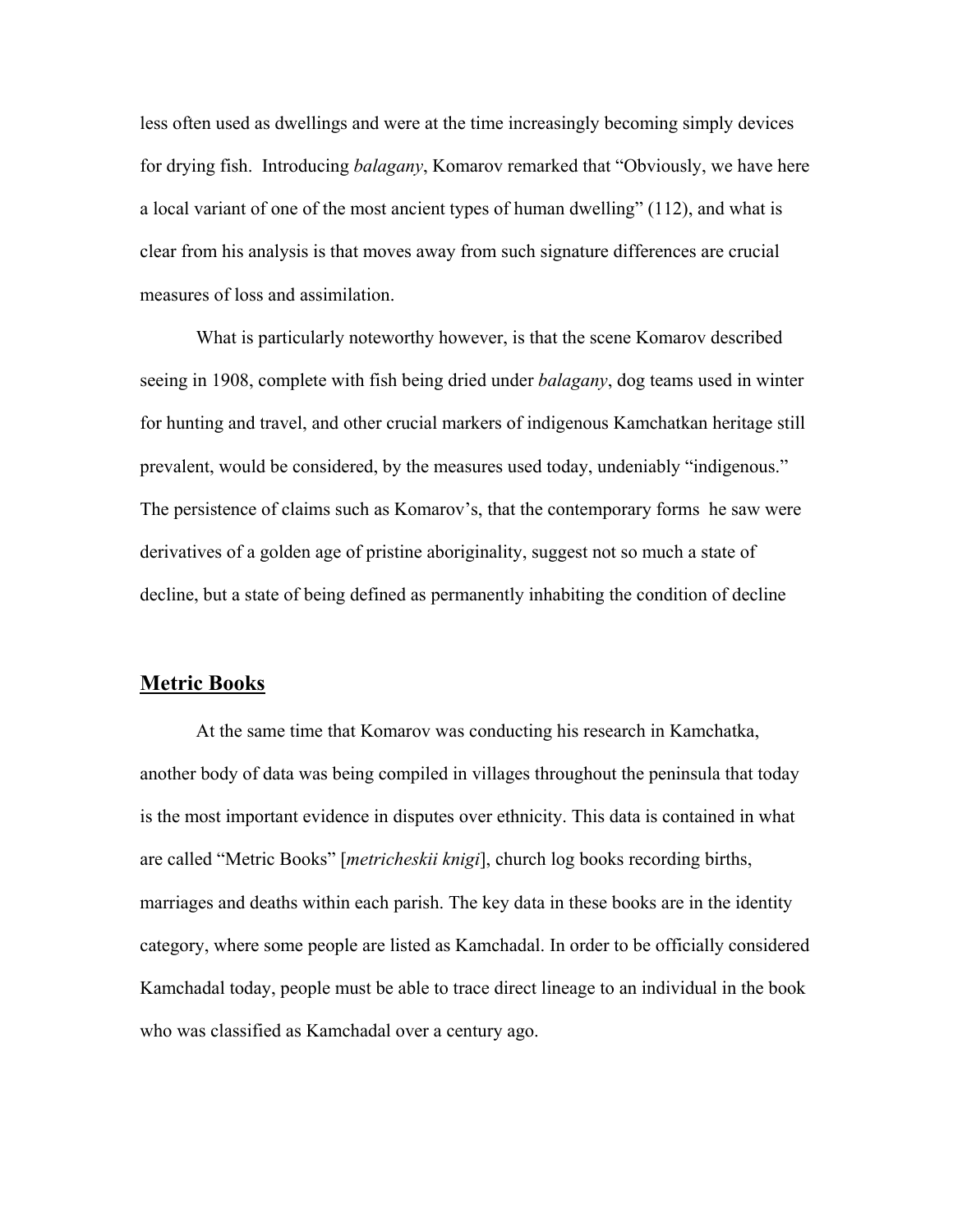In terms of today's politics, the problem with the metric books is that the priests who were marking the identities of their parishioners in the nineteenth-century apparently did not regard Kamchadal as a racial or ethnic term, as it is being treated by the state today, but as a socio-economic category. Thus, to be listed as Kamchadal in the church records was less an ethnic distinction, in the sense that we understand ethnicity today, than it was an assignment to a social estate (*soslovie*). Here is where it becomes clear how shifts in modes of ethno-social classification in the Russian-Soviet-Russian state have been ignored under the current policy.

*Sosloviia* were not ethnic groups but state categories that differentiated the population in terms of an individuals' rights and obligations toward the state. Imperial Russia was organized according to such estates, the most common of which were nobility, clergy, urban estates and peasantry. In pre-Petrine Russia, there were not estates, or legally proscribed groupings, but there were extensive divisions and classifications such that according to one lexicon from the era, there were nearly 500 separate categories of people, sorted by rank, status, obligation and entitlement (Freeze 1986). This system was fragmented, did not resemble a single hierarchy as much as an aggregate of variously entwined echelons, and took the form of what Freeze calls an "orderless order." In some contexts, notably urban ones and within the ranks of state employees, the subtle gradations between various estates could be seen as materialized charts mapping orders of prestige and hierarchy. In rural contexts, serfdom was perhaps the most rigid case of status being enforced by law. The estate "system" took shape only in the nineteenthcentury, and continued to evolve as it was the subject of numerous reform efforts. In the context of Siberian peoples, what is important is the transformation of what, in the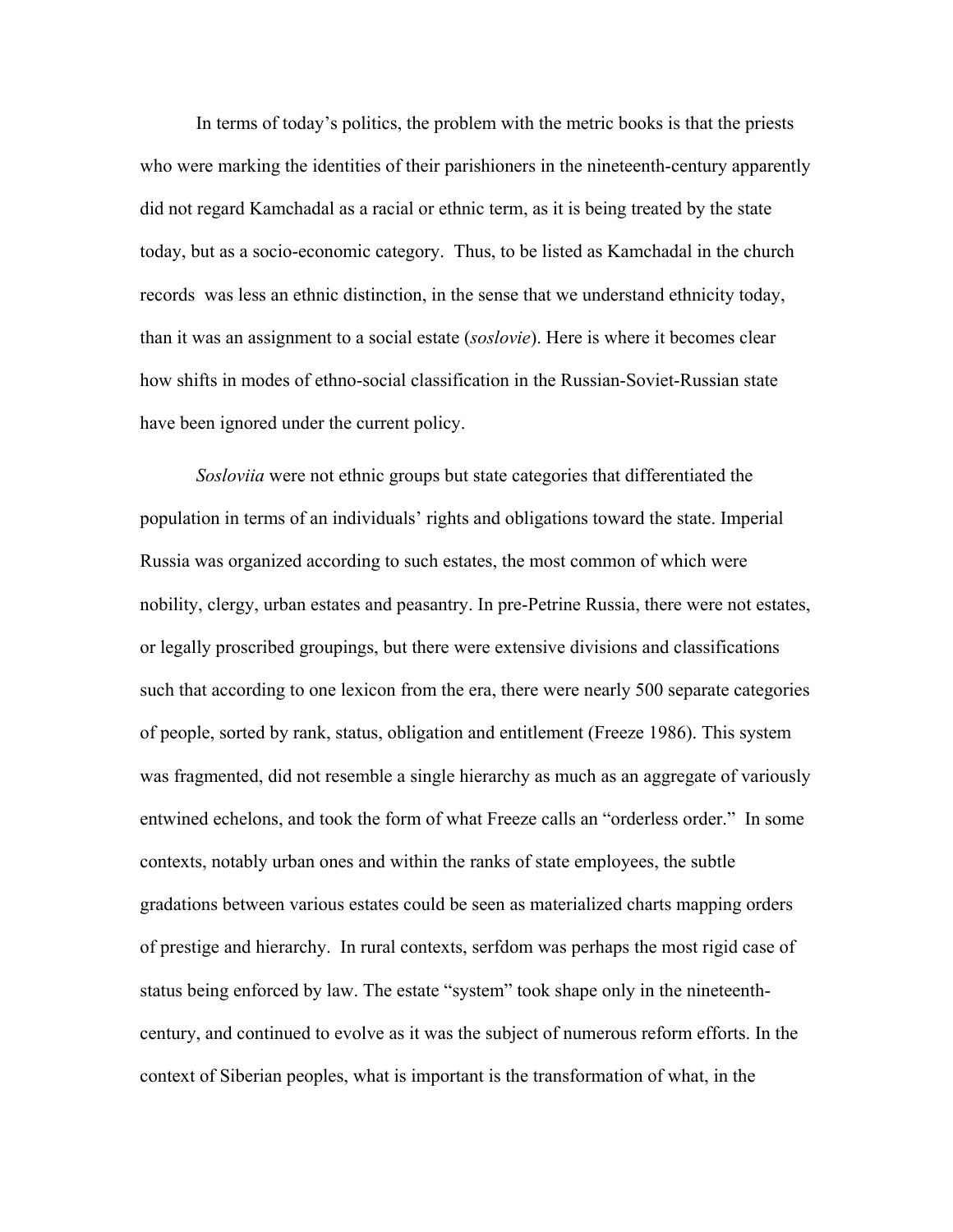eighteenth century was essentially a census tool for counting individual males and keeping track of tax obligations, into a conceptual apparatus that could be applied to larger populations.

During the nineteenth-century the *soslovie* system changed as categories and strata were repeatedly rearranged, and gradually this system of "estates" became enmeshed with a growing class system toward the end of the century. Thus, by the early twentieth century, Russia was marked by widespread contradiction and confusion regarding the constitution and interrelations between various segments of the population. Even in the nineteenth-century, Freeze has cautioned that "the flux – and confusion – in the state's terminology should evoke more caution toward assumptions about its central role in 'legislating' social development; important as the state's influence may have been, other factors – cultural, economic, social – were of equal if not greater import" (Freeze 1986:35). Official state ascriptions of estate (*soslovie*) became increasingly irrelevant to individuals' actual occupations (*sostoianiia*). Around the turn of the century, for example, there was a "growing number of industrial workers born in cities who were still legally ascribed to the peasantry, even after they lost (especially in the wake of the Stolypin land reforms) any tangible ties to the countryside and to the land" (Haimson 1986:2).

For Siberian native peoples there was a range of classificatory labels that led to similar confusions. The most common blanket label for the Siberian natives encountered by Russians was *inorodtsy*, which can be translated either as "native" or "alien."<sup>[1](#page-19-0)</sup> Beyond this term though, there were others that made more specific distinctions. For example, as "alien" subjects of the tsar, Siberian natives were required to pay a "tribute" or fur tax,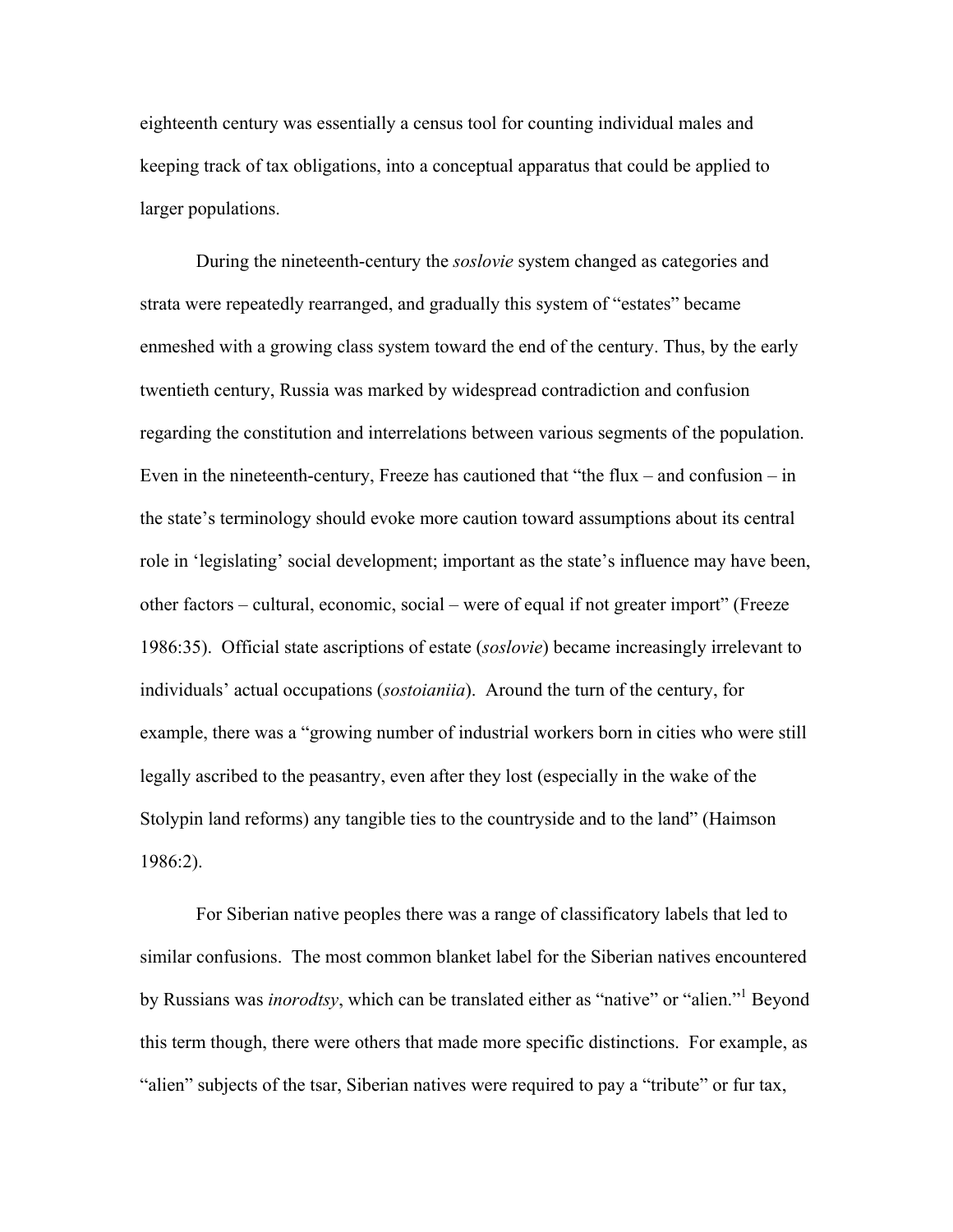known as *iasak*. Some tsarist era census reports from Siberia record not the population of natives but the number of "*iasachnie liudi,*" or *iasak* paying native men (Murashko 1994; Sokolovskii 1998; Dolgikh 1960). Another central concern for Russians in their expansion westward was the propagation of Orthodoxy, thus there was also frequent reference to *inovertsy* ("other believers," i.e. non-Orthodox). One way to avoid the fur tax was to convert to Orthodoxy, thus shedding both the "*iasachnye*" and "*inovertsy*" labels. Converted natives however still remained "*inorodtsy*," since the sense of difference that this term carried with it connoted more than just religious belief.

Beyond the obvious fact that there will always be dubious "conversions" when such financial rewards as tax exemptions await the convert, there were other differences between Russians and Siberians that were not easily overcome by religious conversion. Slezkine has suggested that the lingering difference "seemed to begin with food (because) dietary taboos defined ones' own community as distinct from "savages," foreigners" or other "nonhumans." In the case of Kamchatka, such a formulation is confused by the widespread tendency of Russian settlers to adopt the local diet. Russian farming proved to be a struggle in the sub-arctic conditions, and the extreme abundance of fish and game in Kamchatka made subsistence practices far more productive in comparison. Slezkine also mentions that related to food are the activities surrounding the production of food, and thus Russianness and alienness were both constituted in part by a "certain relationship to the land" (1994:174-175). As with food, when Russians moved to Siberia they tended to adopt the local relationship to the land instead of implementing their own. In this regard, the colonization of Kamchatka differs from more conventional operations in which outsiders imposed novel systems of labor and land use such as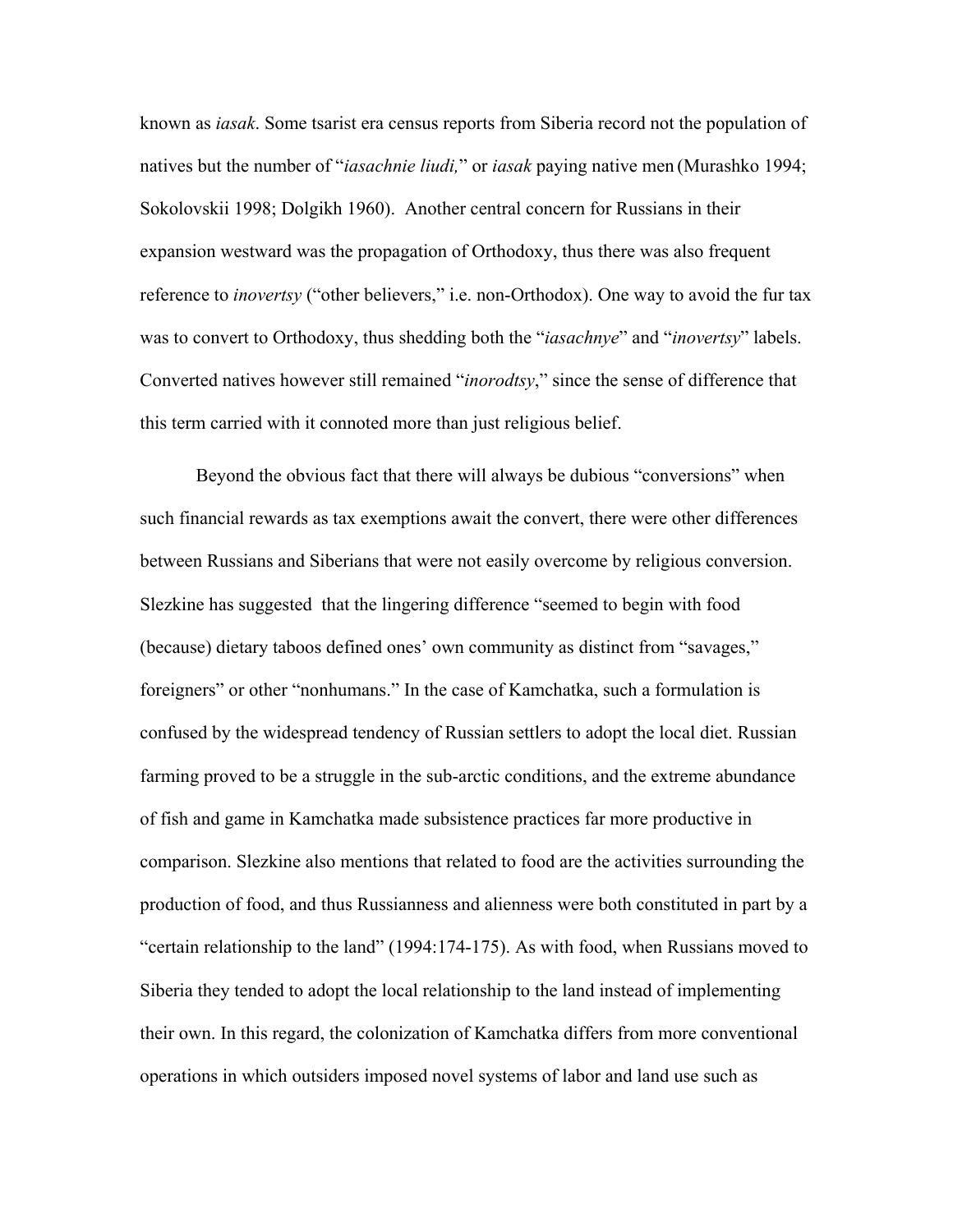plantations or factories. Dobell, for example, writing in 1830, bemoaned the tendency of Russians to abandon "civilization" upon arriving in Kamchatka

Instead of drawing the native to their mode of living and industry, [the Russian settlers] neglect everything like civilization, and are themselves now quite as wild and uncouth as the Kamchadals, besides being infinitely more vicious" (Dobell 1970:51).

Another interesting point of comparison that Dobell provides is that while so many others observed the Kamchadals adopting Russian customs and remarked on the absences of "original" or "ancient" Kamchadal traditions, Dobell concentrates on exactly the opposite. In any event, both perspectives present problems for a nuanced classification of the local population and call into question the guidelines used in the formulation of the various categories used in the metric books. Considering the flux of the estate system, the high rates of intermarriage and the tendency of Russians to adopt the Kamchadal lifestyle (and vice versa), what can be gleaned today from the identity terms ascribed by village priests in the nineteenth-century?

 The most important point is that they were emphatically not racial categorizations. This is the strangest element of the current policy which is that it appears to translate characterizations that were been made on the basis of religion, occupation, literacy and prosperity and using them in a project of racial classification today. For example, even a quick scan down the column calling for "nationality" in the metric books reveals the central problem as it contains at least one individual classified as each of the following: "hunter," "teacher," "Russian," "Kamchadal," "peasant," "Ukrainian." According to the current policies, the only people who can today be officially considered Kamchadal are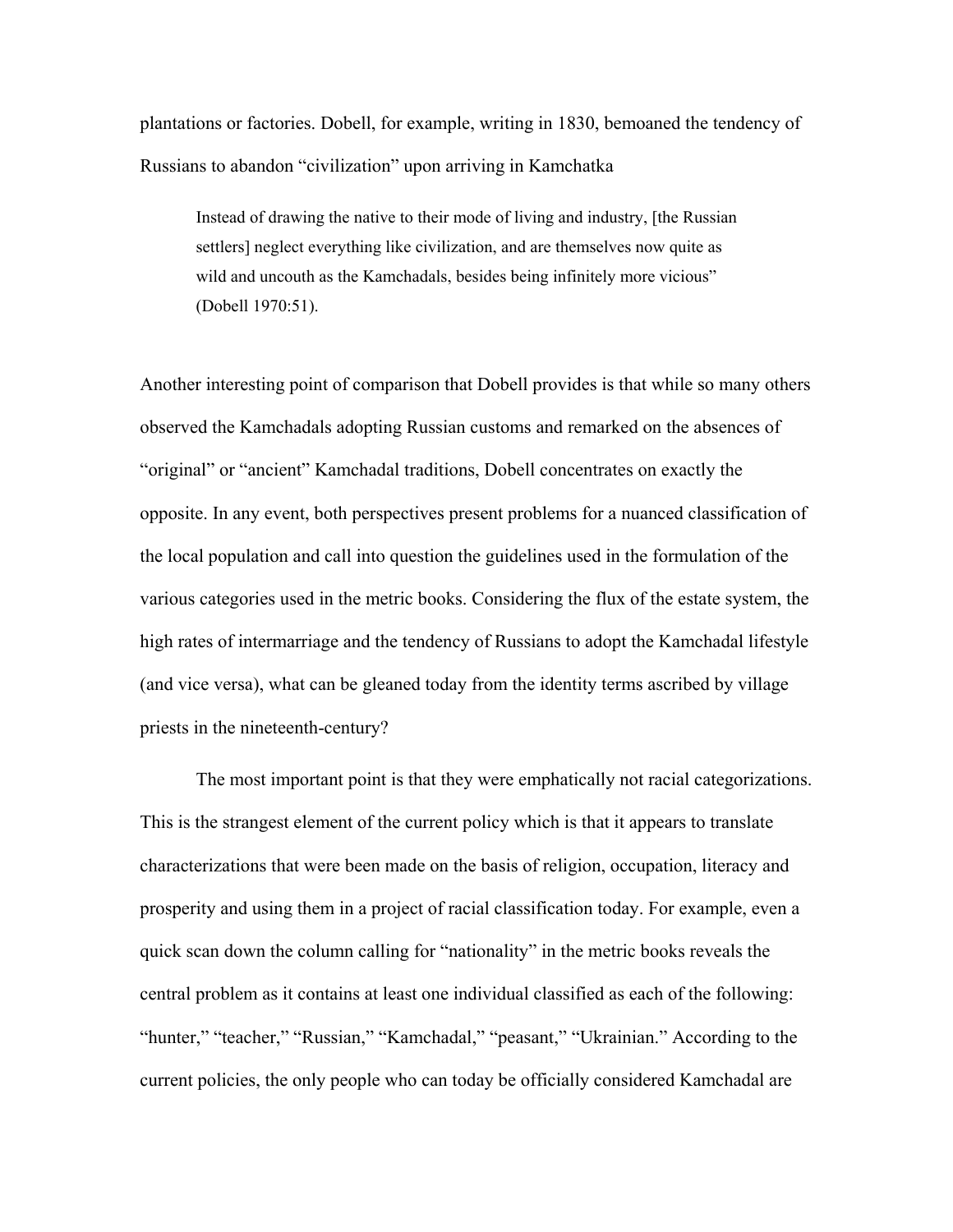those who can trace a direct link, via documents such as marriage licenses and birth certificates, to an individual classified as a "Kamchadal."

# **LANGUAGE**

Finally, I want to bring in a quick example that shows something of the ways in which the boundaries that I have been discussing are experienced locally, by people who identify as Kamchadal, but are well outside of the politicized minority. Stories about the meaning of Kamchadal difference, especially those told by older people, tended not to emphasize political sentiments as much as social and familial ones. Thus, while the official rhetoric involving land claims and metric books is saturated in politics, asserting an indigenous heritage locally often hinged not on "political" sentiments, but on seemingly innocuous forms of nostalgia and the resurrection of a "structure of feeling" (Williams 1977). For example, while I often asked people what they thought the positive outcomes of the end of the Soviet Union would be, I was surprised by one woman who told me that the best thing she could think of was that an old childhood friend had, purely by the chance and dislocation typical of the 1990s, once again become her neighbor.

The two women now spent long hours chatting in each other's kitchens, speaking what Liudmila described as "Kamchadal" language.

We [Kamchadals] have an entirely different accent. A Russian shows up and you have to start speaking correctly. For us it was really difficult, especially when we were young girls, because our parents talked that way. It really tormented us because we were speaking *Kamchadalskii*, and when the Russians showed up, in school especially, we started trying to change.<sup>[2](#page-19-1)</sup>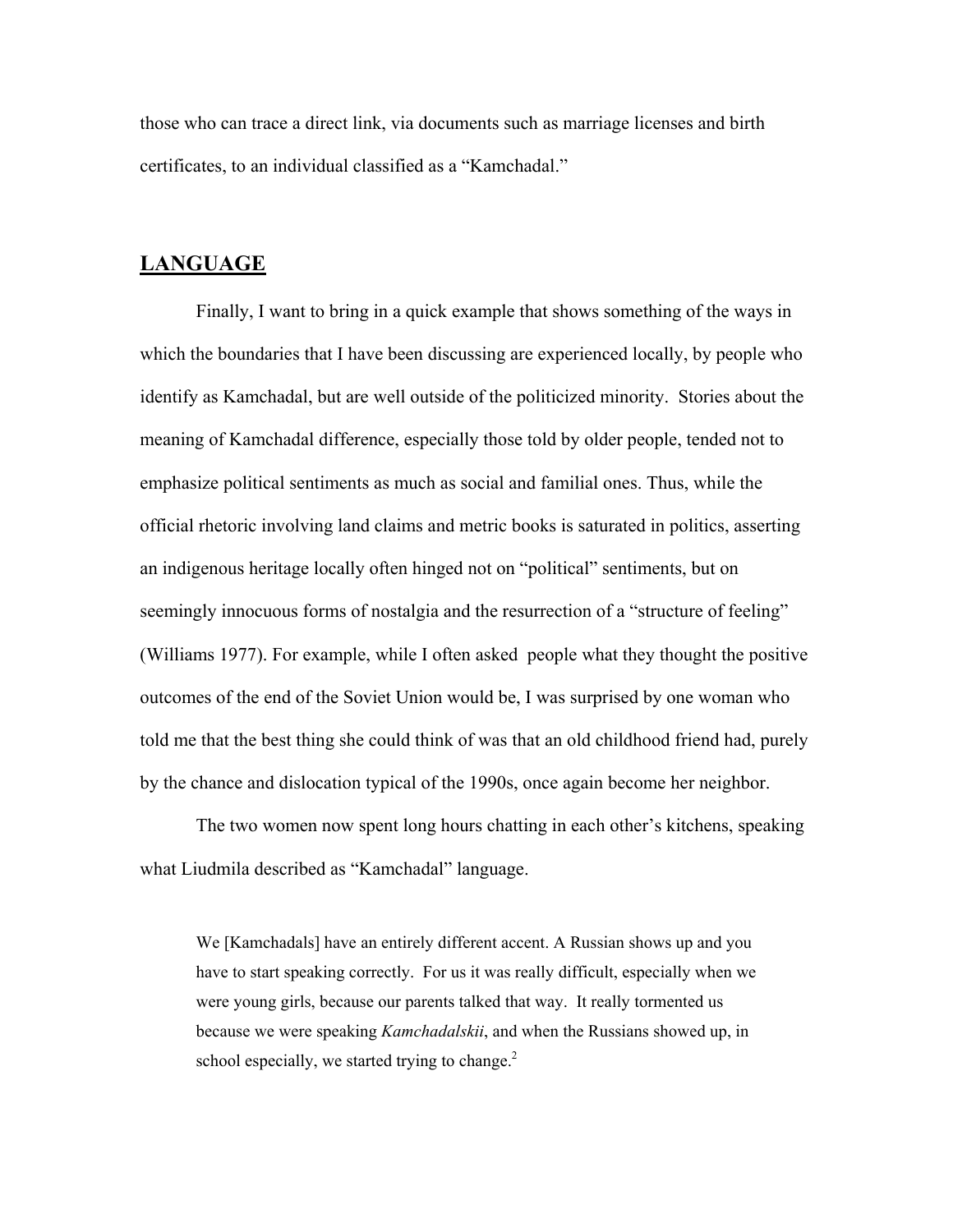It is true that both spoke Russian with a characteristic "Kamchadal" accent, which has been noted and described in detail by various observers including Liudmila's folklorist daughter. It is also likely that out of shame and practice they concealed the Kamchadal elements of their speech while I was with them. When she discussed her Kamchadal accent and I asked her to demonstrate, she offered a few sentences but then burst out with self-conscious laughter, as if there were something hopelessly rustic and unrefined about it. I took this partly as a sign of distrust and unfamiliarity but felt that it also pointed to a recognition of insurmountable differences, both temporal and experiential. Her habitual tendency to conceal markers of Kamchadal-ness in the presence of others, as well as the decades that separated her struggles with the language and our conversations, outweighed any common ground that the two of us may have found.

Even after I got married to my first husband, all the same the words [Kamchadal words] would fly out of my mouth and I would personally turn red, I was ashamed. Because they demanded that we speak properly, but I just couldn't do it. By the 1950s I had gotten married, and the girls would gather on the street say, to talk … I was a young girl too, pretty and all, and I would go up to them to talk, but I just couldn't say anything. I would listen to them, but myself, I would stand there quietly. I was afraid that I would start to say something and a Kamchadal word would suddenly fly out of my mouth, I'd mix up my consonants.

The image of Kamchadal elements uncontrollably and embarrassingly flying about, and Liudmila's relative comfort with that possibility today, presents a compelling metaphor for the shift in state power, and also for the process of aging. The changes that have taken place in Liudmila's own sense of her "Kamchadalness" offer a clear example of the transience and ambiguity of the category "Kamchadal." Though she made every effort in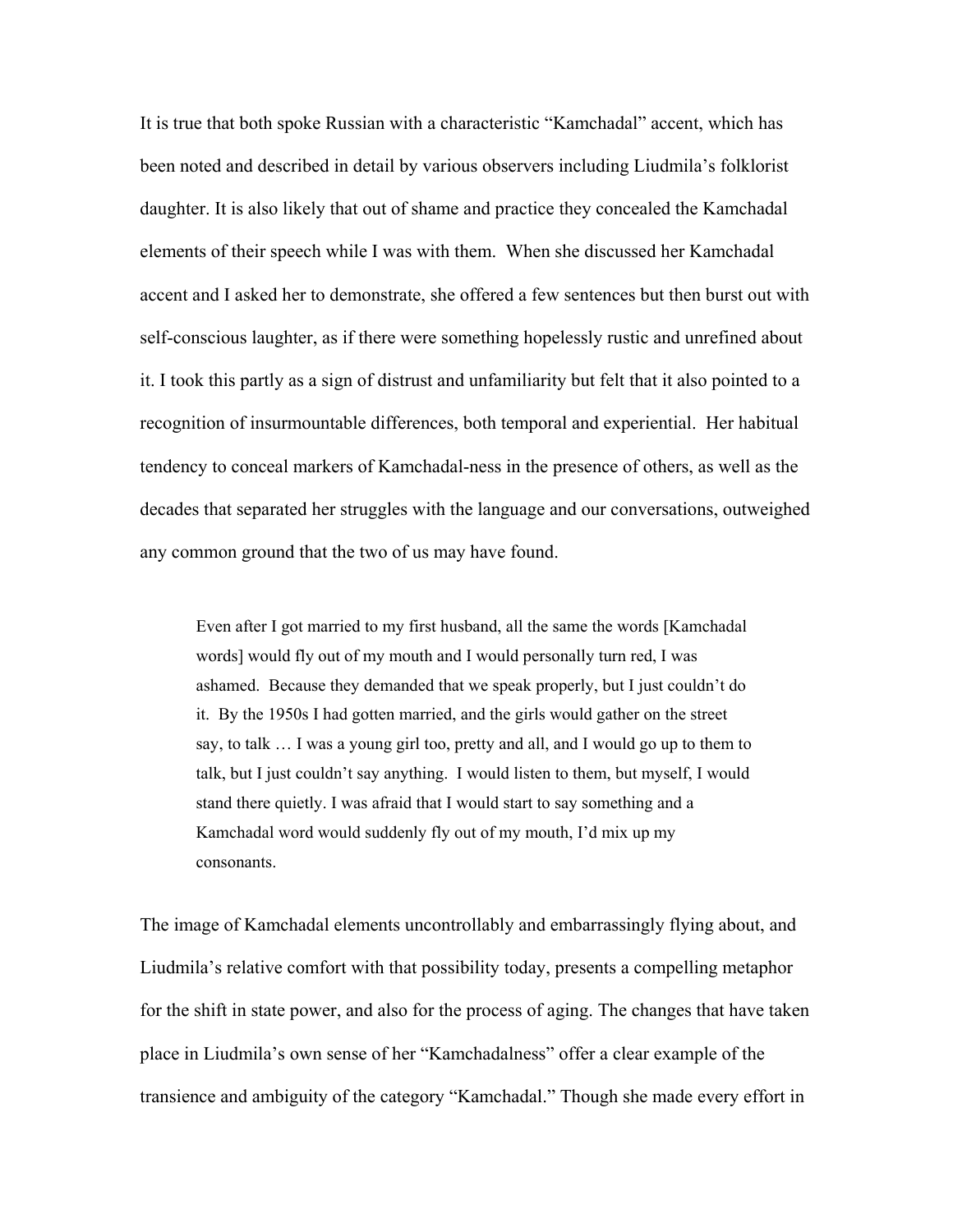her youth to eradicate signs of Kamchadal heritage, she is now regarded as a Kamchadal "speaker," as a person who is Kamchadal by any measure. Vakhtin has referred to a process of "regressive restoration" which perpetuates the impression that only a small population of elderly people speak a language that is on the verge of extinction (1997). Regressive restoration refers to the process whereby the oldest living generation, against a background of a dominant other (Russians) returns to modes of communication "that they seemingly had forgotten long ago" (84). While Liudmila clearly did everything that she could when she was young to encourage the idea that Russian was the only language spoken in the area her renewed use of "Kamchadalskii" in the 1990s suggests how language use, and cultural "accents" more broadly, can linger quietly in the background during a person's life, remaining available for restoration. The fact that the language she has restored consists principally of Russian words and hinges largely on accent is not directly relevant to the significance she and her friend attribute to it. In addition, her emphasis on conversation as a new source of pleasure marked a perspective not found in more politicized, not to mention official bureaucratic discussions of revitalization or tradition.

While Liudmila now seeks comfort in conversation with her friend, and enjoys letting the Kamchadal words fly, there are plenty of young people that I met, including one of Liudmila's granddaughters, who were involved in the same struggle of effacement that she had confronted in the 1950s. Just as she did when she was younger, Kamchadal children and teenagers today routinely practice the same gestures of self-effacement and denial. On more than one occasion, older Kamchadals told me that their children or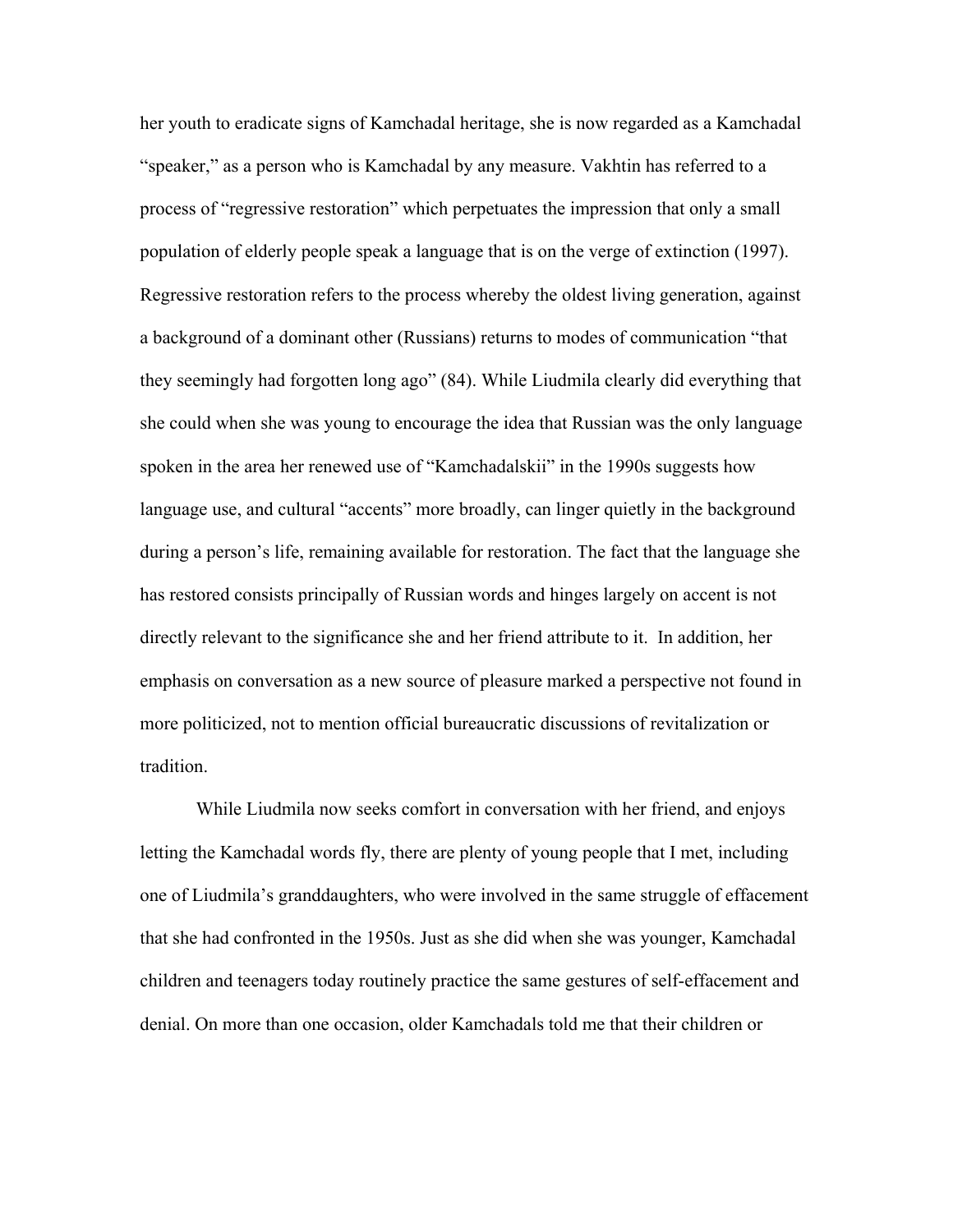grandchildren did not "want to be" Kamchadal, and during interviews, they would often leave the room claiming that only "*babushka*" knew about such things.

This example is meant to demonstrate how even in a single household one could find clear examples of the tensions and ambiguities surrounding the embodiment of the category "Kamchadal." The archive's Metric Books play no role here, where the older women's pleasure in a rekindled friendship and the opportunity it offered them to relish an accent they had worked so hard to exorcise contrasts sharply with the granddaughter's disavowal of any knowledge about things Kamchadal. It was precisely these nuances that highlighted the constant gestures of effacement and the sub-surface quality that I found to be so characteristic of Kamchadal history.

# **Conclusion (Allegories of Identity)**

In the introduction, I stated that one outcome of the Soviet Union's dissolution was the expectation of heightened "visibility" for non-Russians. In subsequent chapters, I examined various arenas and processes through which Kamchadals have been made, and have made themselves, both visible and invisible at different times. I have emphasized throughout that the very existence of the "group" known as Kamchadals has depended largely on the means of measurement, and that the novelty of this case lies largely in the fact that Kamchadals have repeatedly turned out to be not entirely legible as an ethnic minority yet never entirely invisible either. According to various meaures, Kamchadals have often registered as different enough to be noted, but somehow not sufficiently different to be recognized as such.

Ambiguity promises to be an enduring feature of Kamchadal politics at least into the near future. Kamchadal-ness continues to be as meaningful a marker of identity as it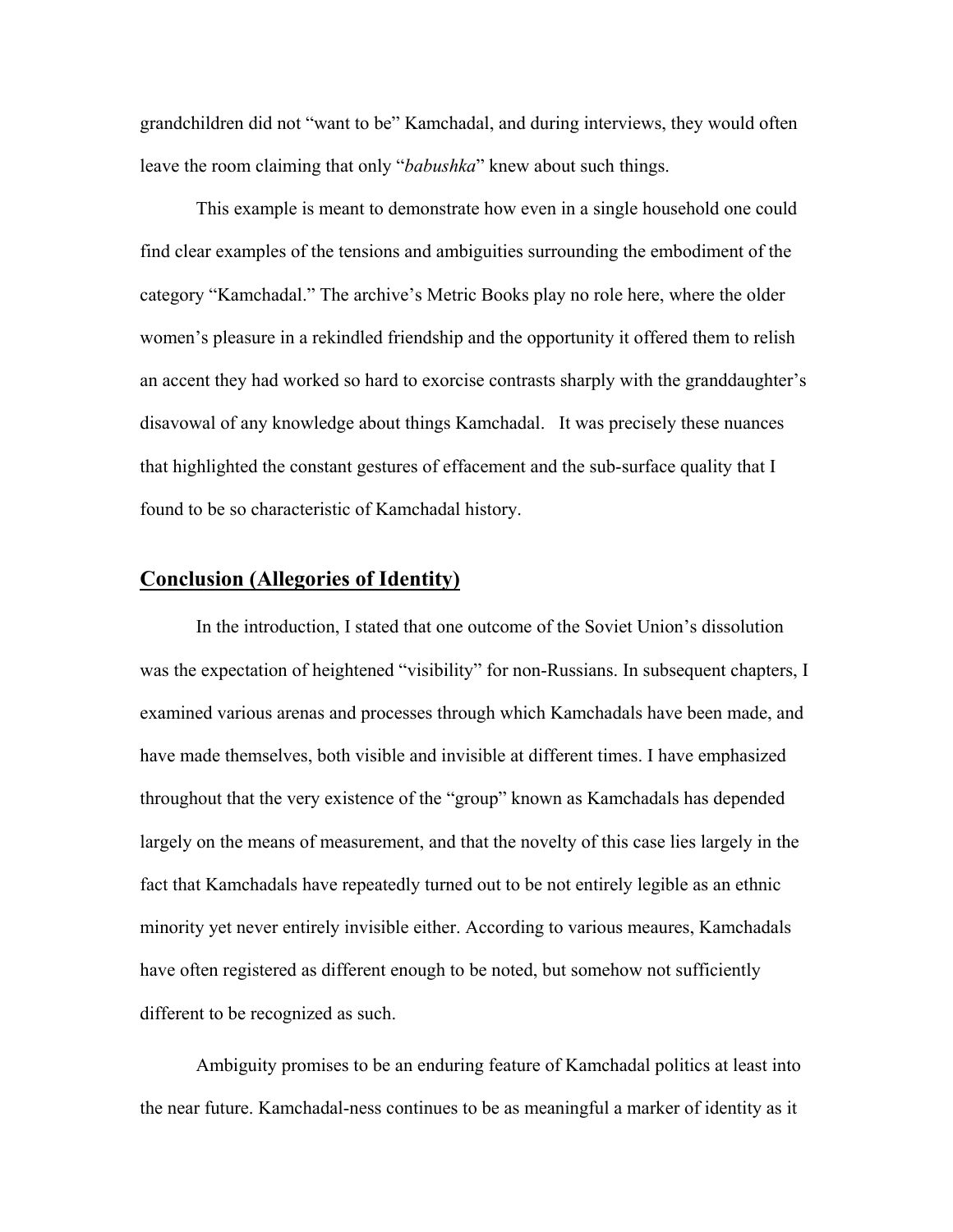has ever been. Aside from legislating "it" into existence, relatively little has been done to establish Kamchadals as a group. Not only is there no assigned "national" territory for Kamchadals, and no experienced core of trained elites, but many Kamchadals remain ambivalent about whether, how and even *why* to proceed with asserting, or making visible, "the" Kamchadals.

This paper's epilogue, During's assertion that "The post-colonial desire is the desire of de-colonized communities for an identity," is relevent here precisely because applying it to the case of Kamchadals problematizes both the assertion, and the idea of a Kamchadal "community." At one level, this assertion rings true as so much of global politics, post-colonial and otherwise, is structured by the logic of identity politics. The idioms of nationalism, including emphases on borders, boundaries and "ethnic" groups, organize political processes worldwide, both within and between nations. In this sense, During's assertion rings especially true as there is a pervasive desire to emulate conventional, naturalized national forms because it is through such forms that some of the most powerful and politically viable forms of "identity" are generated. Thus there is a global congruence in aspirations for the expression of national identity. At the same time however, it is unclear that these aspirations, and the desires that inspire them, are widely shared by any given "community," and it is here that During's claim falls short. It seems more appropriate to locate the desire During refers to in specific arenas and among specific actors, namely post-colonial elites such as nationalist intellectuals and those that Brubaker has called "nation-invoking … political entrepreneurs" (1996:16). Outside of such official realms, anxiety about "identity" takes on a distinctly different character. Based on my research, I would suggest that many Kamchadals, to the extent that they can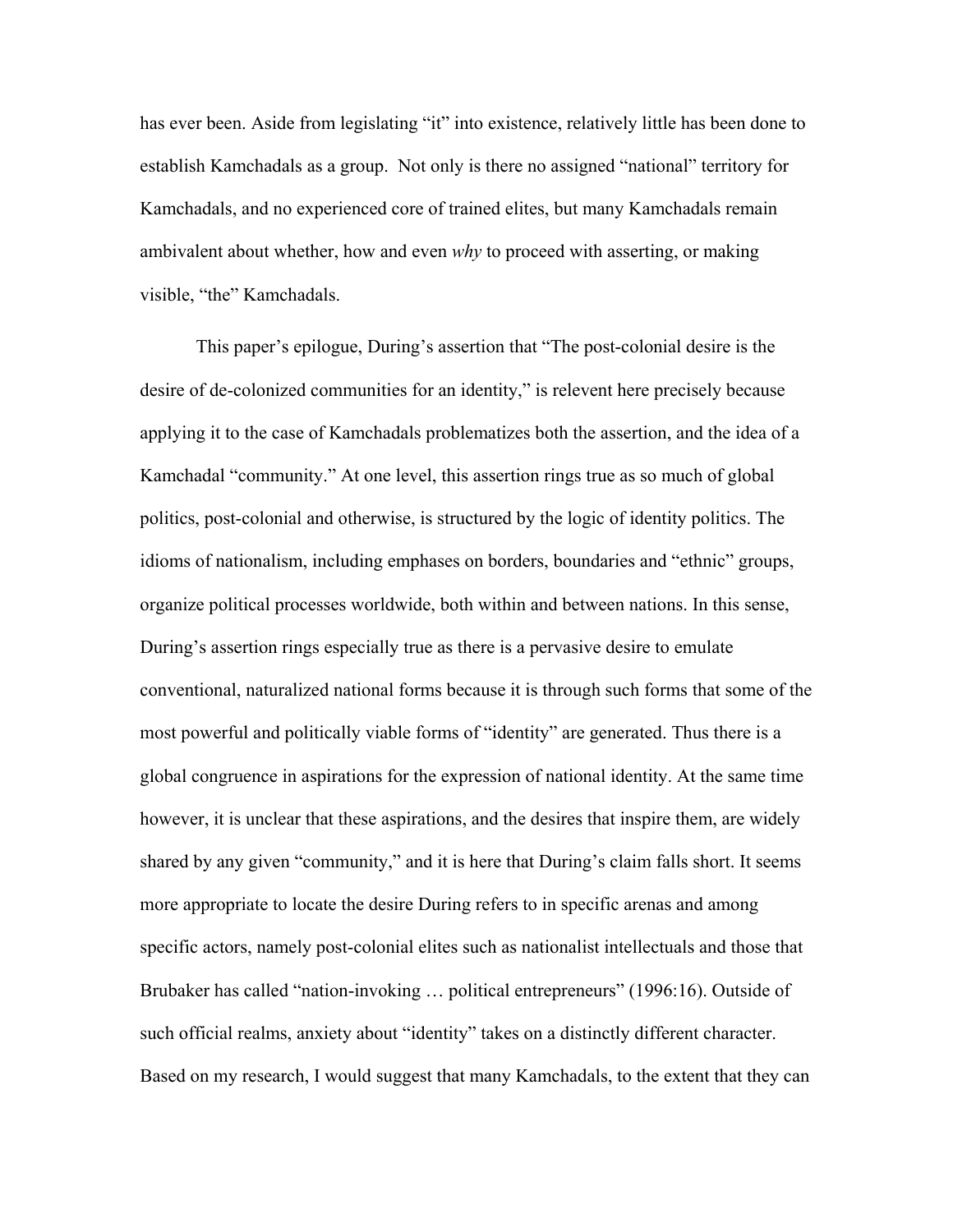be said to constitute a post-colonial community, longed not for an identity, but for a community.

Anxieties about Kamchadal "identity" have historically been brought in from outside the community. It is not as accurate to say that Kamchadals desire an identity, as it is to ascribe the desire for Kamchadal identity to ethnographers, census workers and legislative committees charged with zoning, mapping and allocating resource use rights. Many Kamchadals had little to say about Kamchadal identity, and responded almost quizically to my questions on the subject. When I asked about historical change, I was more frequently told about the demise of community, broadly conceived, than about ethnic politics or an absence of identity. The point here is that the metric books, census reports and other official modes of measurement examined here are not testaments to Kamchadal anxieties about their own identity.

Ultimately, Kamchadal politics center on the question of "legibility," and derive their tension from the fact that state means of "seeing" minority ethnic groups render Kamchadals largely invisible. "Seeing" constituent groups within the nation, or along its borders, is a prerequisite for any kind of engagement with them. While the dissolution of the Soviet Union has produced a "living encyclopedia" of the "many facets and many varieties" of nationalism (Khazanov 1995:xv), it is important to emphasize the uniformity of expression exhibited throughout the "encyclopedia." It is important to remember that to speak of "national minorities" and "emergent national groups" is to speak the language of states and not necessarily to refer to broadly felt experiences. Such terms "designate a political stance, not an ethnodemographic fact," which is to say that they are categories of political practice which structure perception, organize discourse and political action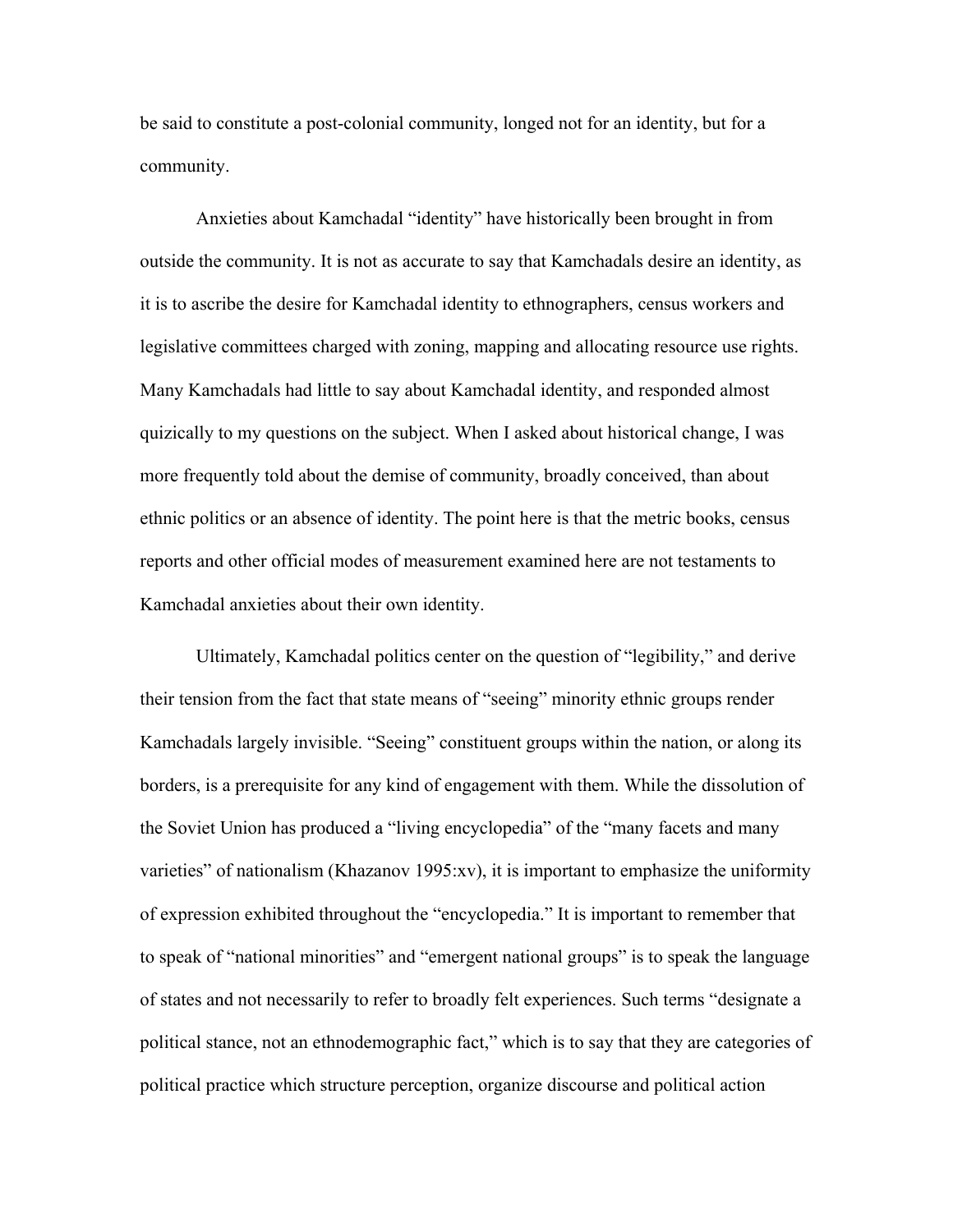rather than describe stable, clearly bounded groups. (Brubaker 1996:5-7). Thus, "legibility" for an ethnic minoirty hinges on being seen as such, and thus on actively appearing to be an ethnic minority. It is a dialogic process of seeing and appearing, with appearing here understood to be an active process, at least partly volitional. The case of Kamchadals is especially interesting precisely because they have had such difficulty appearing as a legible minority group. As a result, this case offers a clear perspecitve on the different modes of measurement simultaneously at play, and throughout I have sought to emphasize the incongruities between state measures of ethnicity and those modes of understanding and experiencing Kamchadal identity that were most pervasive among Kamchadals themselves. Such difference between the various registers and measures of identity are often overlooked, with the official expression granted a privileged status. During's position is especially instructive here because it draws on the injustices of colonial domination, underscoring the widespread sentiment that post-colonial communities *deserve* recognition precisely because colonial regimes so often deny it. However, it is important to distinguish between the voice of ethnic self-determination, what is often the political rhetoric of minority entitlement or insurgent nationalism, and the actual existence of ethnic groups constituted by specifically identifiable individuals. An ethnic group is easily conjured in rhetoric, but discerning facts on the ground is more difficult.

Consider the following scene. At a large family dinner to celebrate a birthday, the family's patriarch, a Kamchadal man, raised the subject of passports and the idea of changing his passport to indicate that he was Kamchadal not Russian. His wife, who was Russian, his children and their spouses were all rather circumspect. Both of his daughters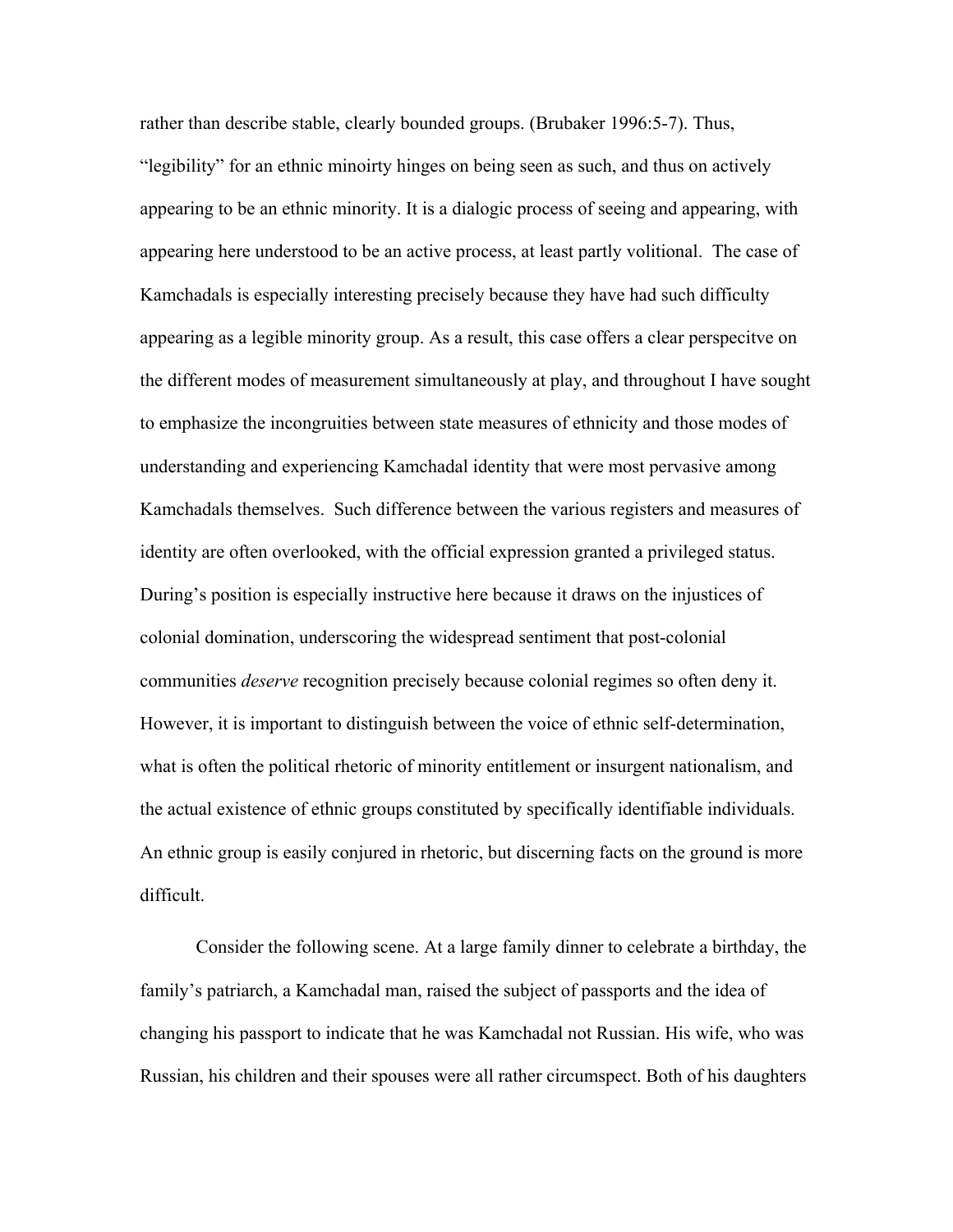had married Russians, one from Kamchatka, the other from Moscow. One of his sons was unmarried, one married to a Kazakh woman and the other to a Russian. There were five grandchildren. Within the family there were the usual tensions, with the additional that some were inflected with ethnicity. For example, the Moscow son-in-law was prone to heavy drinking and when his wife complained about it, he demeaned her with the epithet "Kamchadal." He used the term to mean "stupid" and "unsophisticated" and this was common knowledge throughout the family. In addition, the relationship between the Kazakh wife and her mother-in-law was strained. Within such a family, it seems less appropriate to dwell on the the absence of "identity" than to concentrate on the ways in which such a community can be formed and sustained. For example, when the older woman explained the tension in ethnic terms, including herself as a Kamchadal when she said that "We are a Kamchadal family and she looks down on us," it was clear that "Kamchadal" and "we" were not being used in any conventionally ethnic sense.

Within the terms laid out by the Russian state, there could be marginal benefits, such as potential scholarships, for the grandchildren if they were classified as Kamchadal as opposed to Russian or Kazakh. The patriarch was interested in having himself reclassified largely out of pride. He and I had discussed the possibility many times and he seemed to anticipate some satisfaction from officially announcing his heritage after decades of downplaying it for the sake of Russians like his Moscovite son-in-law. His children however, in their 30s and early 40s, could anticipate neither pleasure nor advantage from making the switch. In any event, this example serves here as a reminder that within the context of identity politics, the only unequivocal identities are the naively singular ones ascribed by states and measured in projects such as census reports.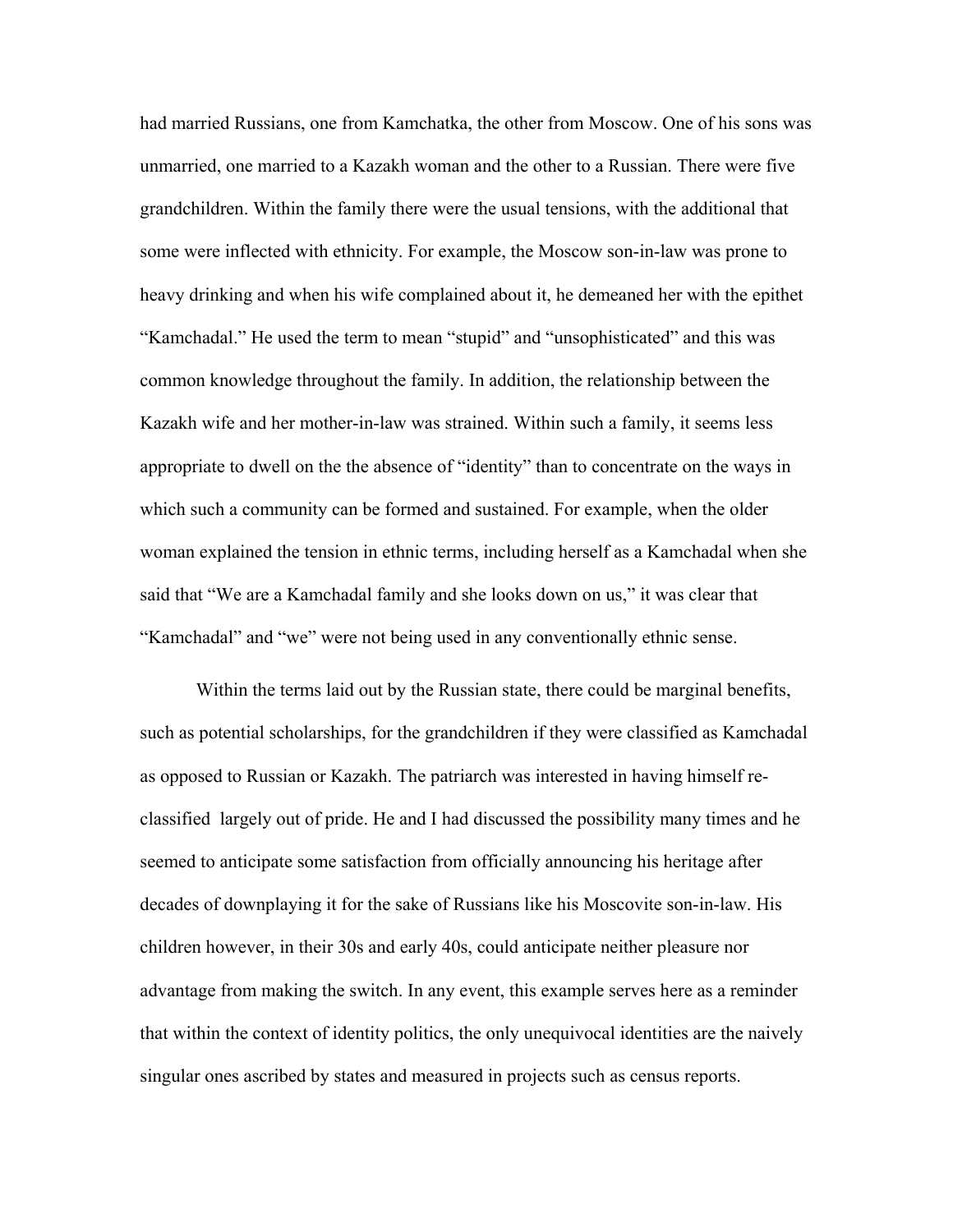I want to turn briefly to these ascribed identities, because it is only through the terms of such ascriptions that official Kamchadal politics can operate. Locally, and in ways that are largely invisible to state measurement, Kamchadal will continue to be a meaningful category. It will continue to organize local experiences, to structure alliances as well as to generate pernicious stereotyping. This will continue to happen irregardless of how identity is recorded in passports. However, just as decades of official "invisibility" during the Soviet era did little to erase Kamchadal identity, it is not clear what impact official recognition will have.

I have argued here that Kamchadal identity resides largely in fragmentary experiences, gestures and signs. Lacking official history books, holidays, a column in the census, and many of the other institutionalized elements that constitute the bureaucratic armature of national identity, Kamchadal identity has been most vibrant in vernacular forms. I have come to think of the various instances of "Kamchadalness," moments of effacement, communities of revitalization and also the measure employed by the state, as allegories of identity. They are each brief fragments that symbolize broader narratives. This is most clear in the example of the Kamchadal festival described in Chapter Six, with the logic of substitution clearly displayed in the process of drafting a deliberately symbolic representation of "Kamchadal Culture." The idea of allegories of identity can be taken further however, and even the state measures can be seen as symbols, although instead of opening themselves up for interpretation, the allegories of the census and the passport tend to foreclose further inquiry. Throughout this project, there has been a tension between examining Kamchadals as an actual group, and examining the discourses through which Kamchadals have been labelled, measures and identified, essentially the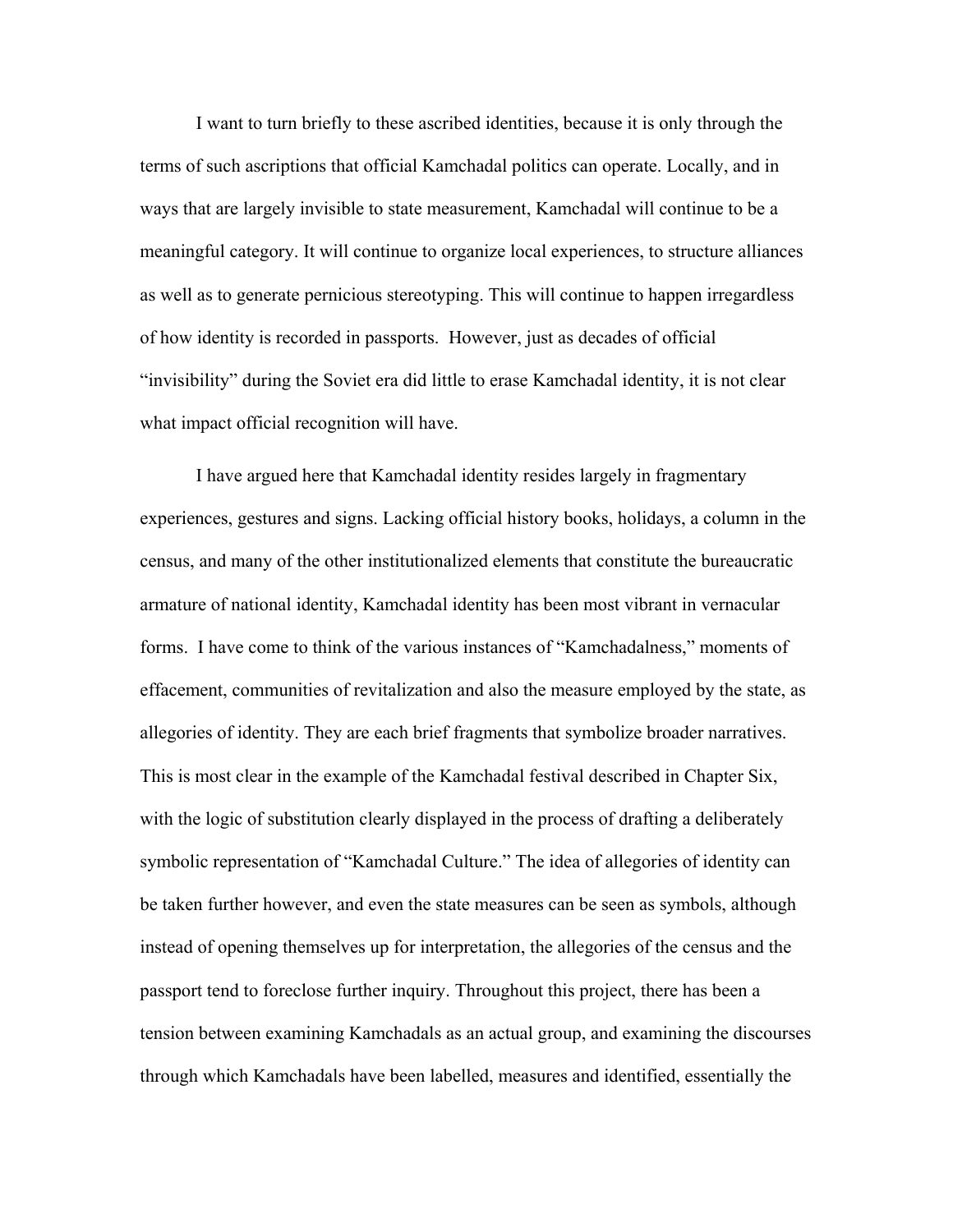means through which the "group" has been constituted. By suggesting that these discourses are allegorical, I aim to underscore the symbolic logic by which they work, each settling on a different set of criteria, seeking a different constellation of signs by which to create its object.

# **References:**

#### Brubaker, Rogers

1996 Nationalism Reframed. Cambridge: Cambridge University Press.

# Dobell, Peter

1970 Travels in Kamchatka and Siberia. New York: Arno Press.

#### During, Simon

1996 Postmodernism or Post-Colonialism Today. *In* The Post-Colonial Studies Reader. B. Ashcroft, ed.

#### Freeze, Gregory L.

1986 The Soslovie (Estate) Paradigm and Russian Social History. American Historical Review 91:11-36.

### Gurvich, I.S.

1966 Etnicheskaia istoriia severo-vostoka sibiri. Volume 89. Tomsk: Tomsk Institut Etnografiia.

#### Haimson, Leopold H.

1988 The Problem of Social Identities in Early Twentieth Century Russia. Slavic Review 47:1-20.

# Khazanov, Anatoly M.

 1995 After the USSR: Ethnicity, Nationalism, and Politics in the Commonwealth of Independent States. Madison, WI: University of Wisconsin Press.

## Komarov, V

1912 O Russkom Nacelenii Kamchatki. Russkii Antropologicheskii Zhurnal 8(2-3):100-136.

# Sergeev, Mikhail

 1947 Issledovaniia narodov dal'nego vostoka v sovetskuiu epokhu. Dal'nii vostok (4):81-87.